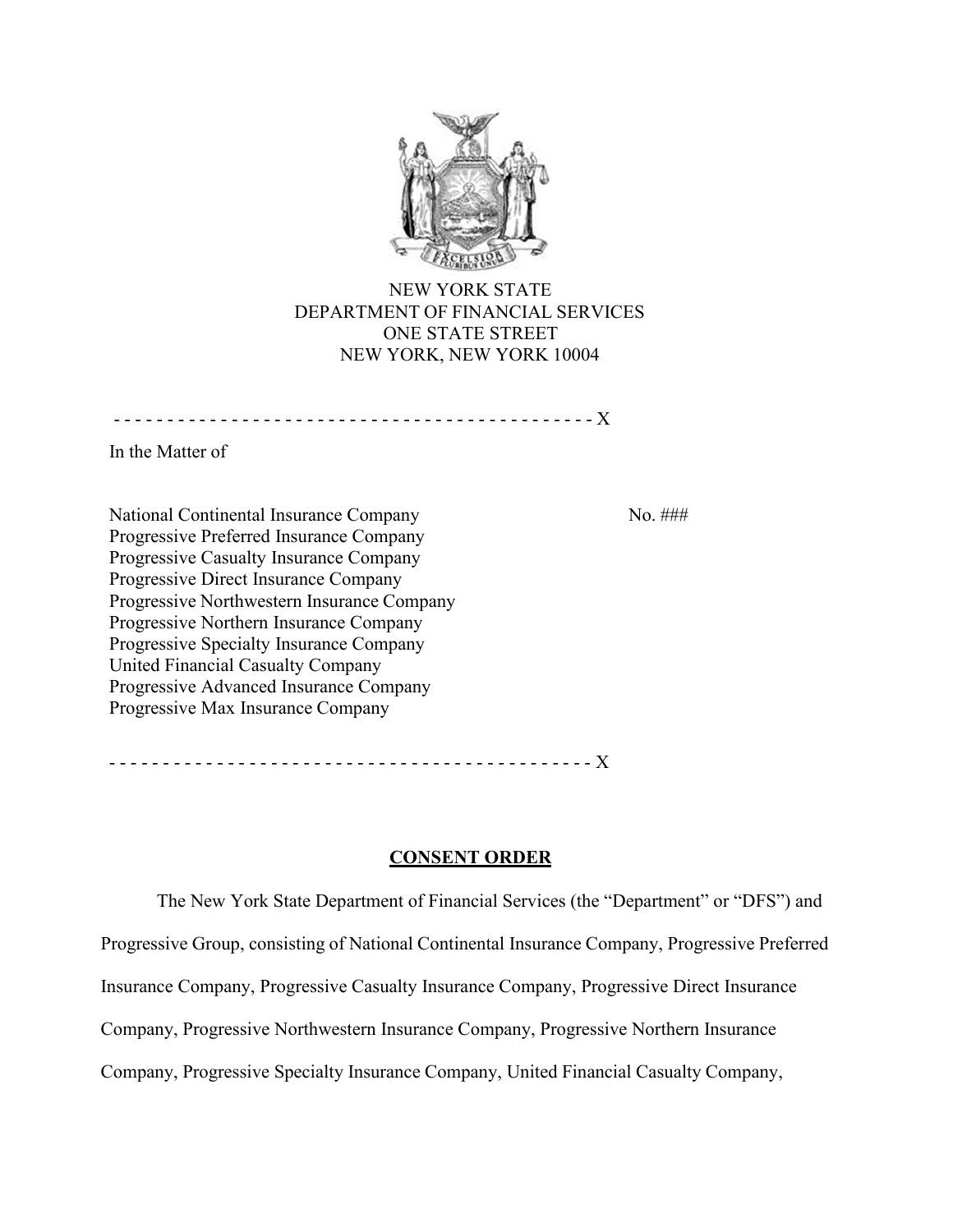Progressive Advanced Insurance Company and Progressive Max Insurance Company (hereinafter collectively referred to as "Progressive Group" or "the Company") are willing to resolve the matters described herein without further proceedings.

**WHEREAS**, the Department conducted a market conduct investigation into the business practices of the Company, for the period from January 1, 2018 through December 31, 2018, and

**WHEREAS**, the investigation concluded that the Company failed to timely report new business and other vehicle registration information to the New York State Department of Motor Vehicles ("DMV") as required by New York Insurance Law § 317, and

**WHEREAS**, this Consent Order contains the Department's findings and the relief agreed to by the Department and the Company.

**NOW THEREFORE**, to resolve this matter without further proceedings pursuant to the Superintendent's authority under § 317 of the New York Insurance Law, the Department finds as follows:

## **THE DEPARTMENT'S FINDINGS**

#### Introduction

1. Progressive Group is an insurance company authorized to transact motor vehicle liability insurance business in New York State pursuant to  $\S 1113(a)$  of the New York Insurance Law and has been issued an Insurance Company Code ("ICC") by the DMV.

2. The DMV's Insurance Information & Enforcement System ("IIES") was developed and implemented in January of 2000 as a result of enactment of Chapter 678 of the laws of 1997 as amended by Chapter 509 of the laws of 1998. IIES employs an insurance information database to monitor the insurance status of New York State-registered vehicles thereby enabling peace officers to know whether vehicles on the road lack insurance. As a public safety matter, injured motorists rely on the benefit of statutorily-required auto insurance. Thus, it is critical that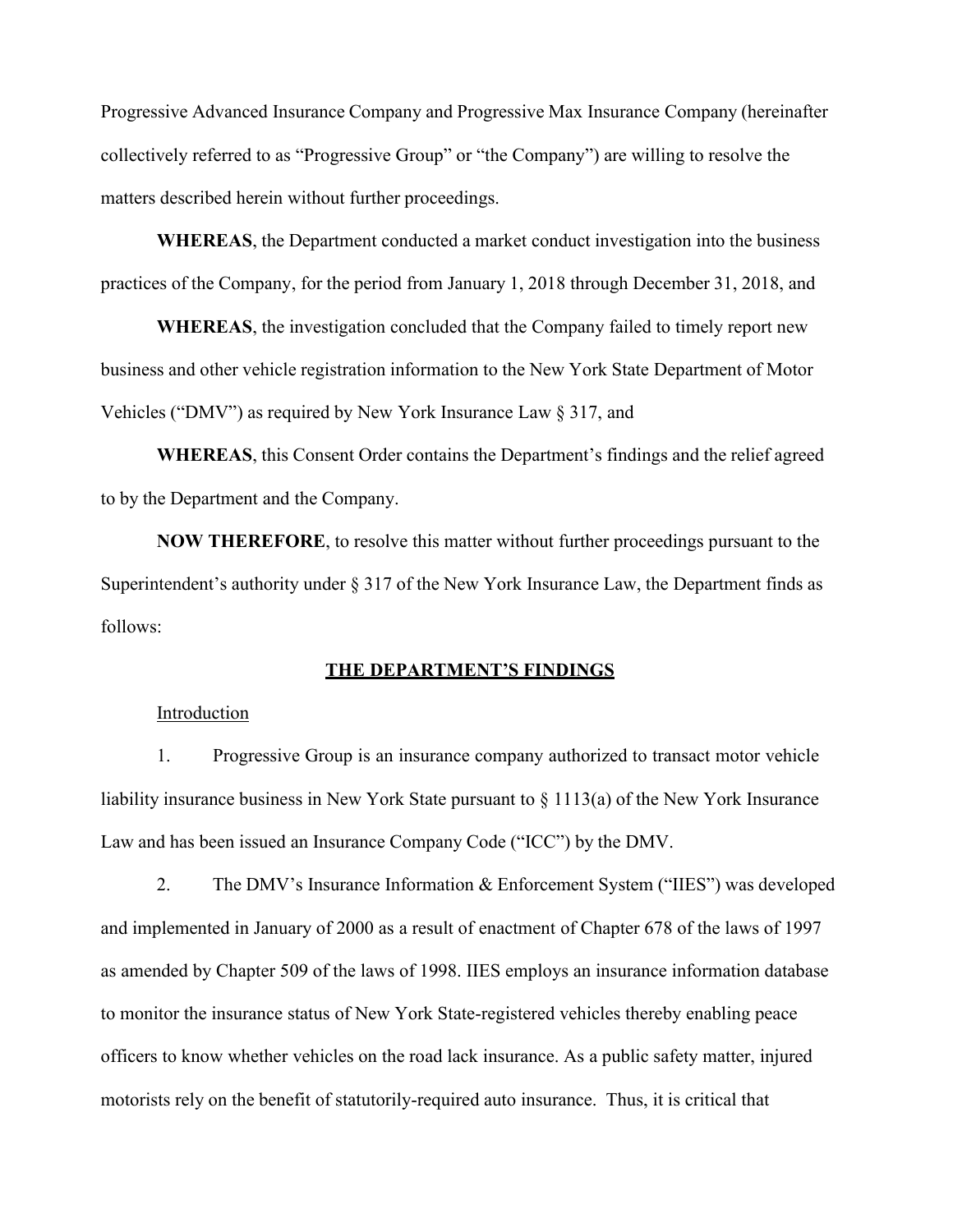registrants provide DMV with vehicle identification numbers ("VINs") during the registration process and that insurance companies use the same VINs and names in their electronic reporting to DMV. Insured vehicle information is used to identify, sanction and ultimately remove uninsured vehicles from New York's highways. IIES reporting applies to all motor vehicles insured and registered in NYS except motorcycles.

3. Article 6 of the New York Vehicle and Traffic Law requires insurers to notify the DMV of certain transactions in accordance with regulations promulgated by the DMV Commissioner. 15 NYCRR Part 34 implements the particular requirements of Article 6, with § 34.4 providing specific time frames. Under the regulation, insurers must report new business no later than seven days after the effective date of the policy issuance. For all terminations and suspensions, insurers must report within 30 days of the termination effective date except for for hire vehicles which must be reported no less than 20 days prior to the termination effective date. Events at Issue

4. In the latter part of 2017, the DMV notified the Department that the industry as a whole was not timely reporting to DMV in IIES pursuant to its requirements. DMV also informed the Department that, commencing in May 2017, DMV sent detailed quarterly performance reports to all motor vehicle insurers, displaying the totals of each company's reporting data and the totals and percentages of those reported late to DMV. The Department then contacted the most delinquent and untimely insurers, seeking an explanation and remediation.

5. Progressive was among the companies that persisted in failing to timely report to DMV in IIES, including in 2018. Each member of Progressive, for the time period January 1, 2018 to December 31, 2018 ("Time Period") failed to timely report certain insured vehicle information to the DMV through IIES and failed to timely respond to DMV initiated mandatory verification notices. As a result, Progressive violated NYCRR Part 34.4, as well as NYCRR Part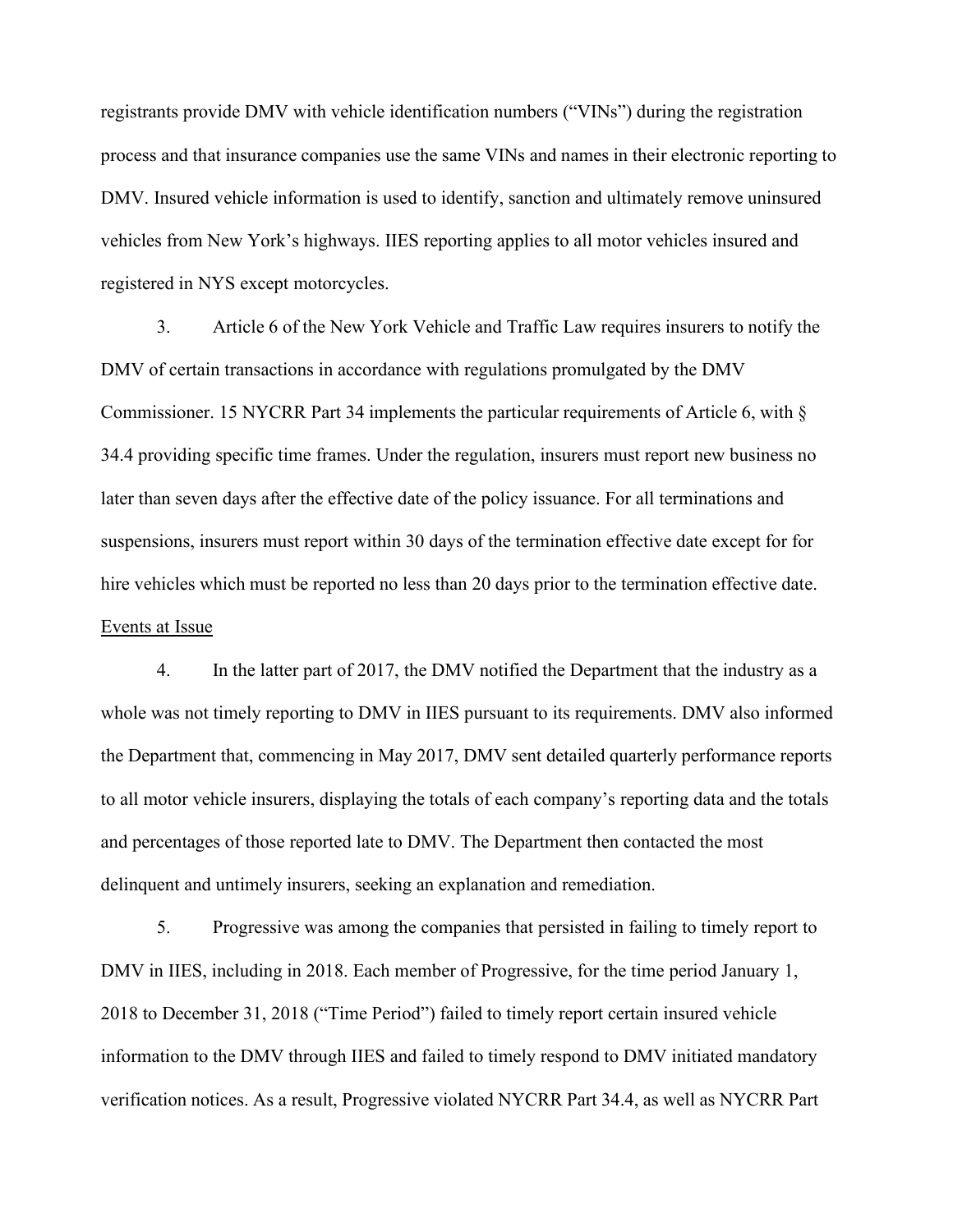32.2(m), which defines "Late Filing" as a notice not submitted within the required timeframes, and requires insurers to take immediate corrective action when late filings exceed 10% of total matched notices.

6. Throughout 2018 and 2019, DMV and the Department met with insurers regarding the issue of untimely IIES filings, providing them with opportunities to address and remediate persistent reporting failures.

7. As mentioned above, accurate insurance information and timely IIES filings are vital for purposes of law enforcement and public health and safety.

### Violations of Law and Regulations

8. The Progressive Group's violations during the Time Period contravened New York Vehicle and Traffic Law ("VTL") and DMV Regulations and New York Insurance Law.

9. By reason of the foregoing, the Progressive Group violated VTL § 313, DMV Regulations 15 NYCRR PART 34, and New York Insurance Law § 317.

**NOW THEREFORE**, to resolve this matter without further proceedings, the Department and the Company stipulate and agree to the following terms and conditions:

### **SETTLEMENT PROVISIONS**

Monetary Penalty

10. No later than ten (10) days after the Effective Date (as defined below) of this Consent Order, the Company shall pay a total civil monetary penalty pursuant to § 317 of the New York Insurance Law to the Department in the amount of Two Million Dollars and 00/100 Cents (\$2,000,000). The payment shall be in the form of a wire transfer in accordance with instructions provided by the Department.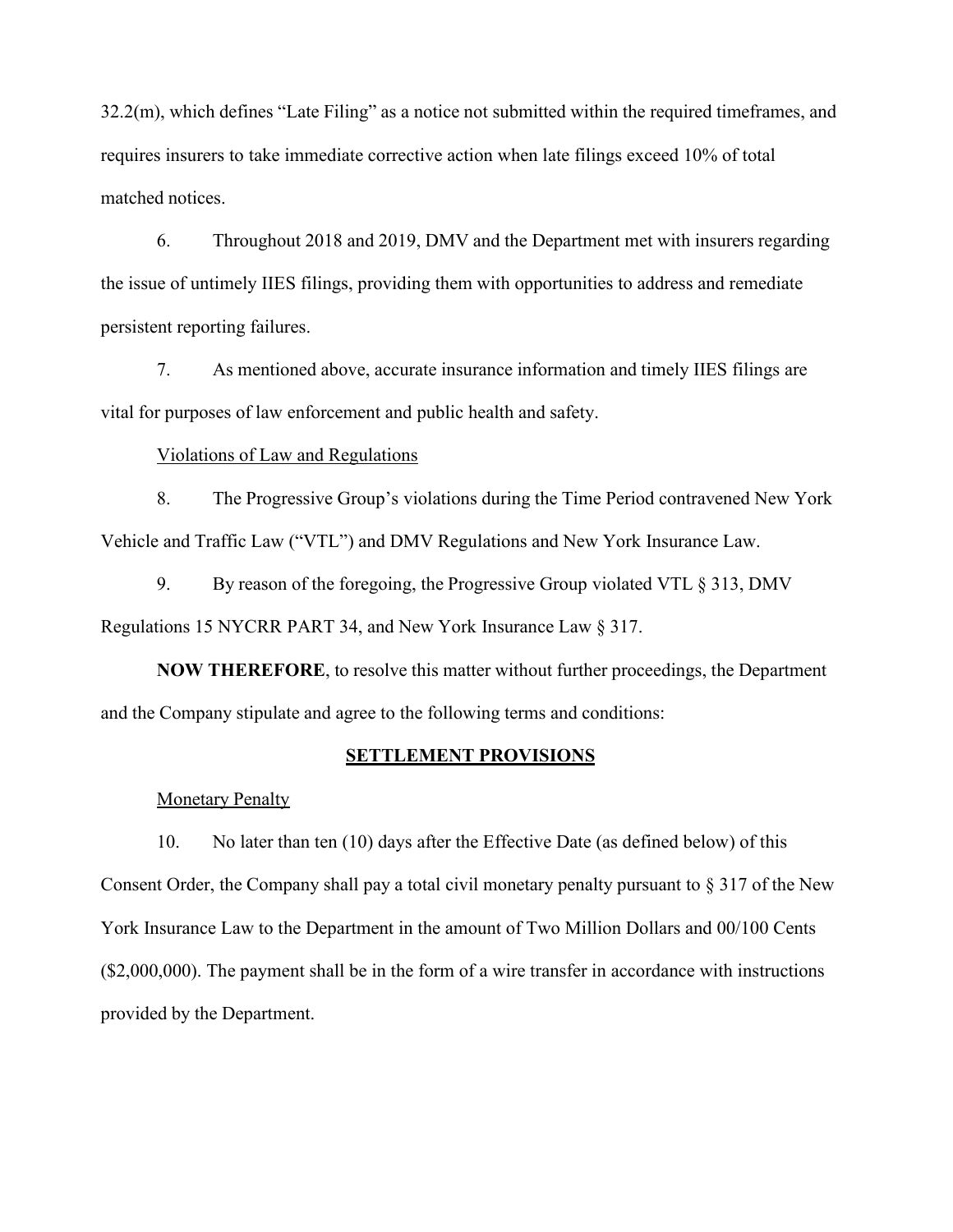11. The Company shall not claim, assert, or apply for a tax deduction or tax credit with regard to any U.S. federal, state, or local tax, directly or indirectly, for any portion of the civil monetary penalty paid pursuant to this Consent Order.

12. The Company shall neither seek nor accept, directly or indirectly, reimbursement or indemnification with respect to payment of the penalty amount, including but not limited to, payment made pursuant to any insurance policy.

#### Remediation

13. The Company will take the necessary actions to prevent recurrences of the violations described above, including without limitation, (i) immediate steps to determine the reason(s) for the violations, (ii) formulation for DMV's review and approval of a remediation plan to correct deficiencies in its submissions to the DMV, and (iii) full implementation of such remediation plan to mitigate late filings and required responses. Within two months from the date of full execution of this Consent Order, the Company shall provide to DMV a written remediation plan detailing the corrective actions taken or proposed to be taken, and the related projected timeframes, to achieve full compliance with this Consent Order. The Company further agrees to timely provide such reports or other information required by the Department or DMV in connection with the violations, the remediation plan or future filing obligations. The Company will also take all necessary steps to comply with the New York Insurance Law and VTL and Regulations with respect to its future DMV filing obligations.

#### Full and Complete Cooperation

14. The Company commits and agrees that it will fully cooperate with the Department regarding all terms of this Consent Order.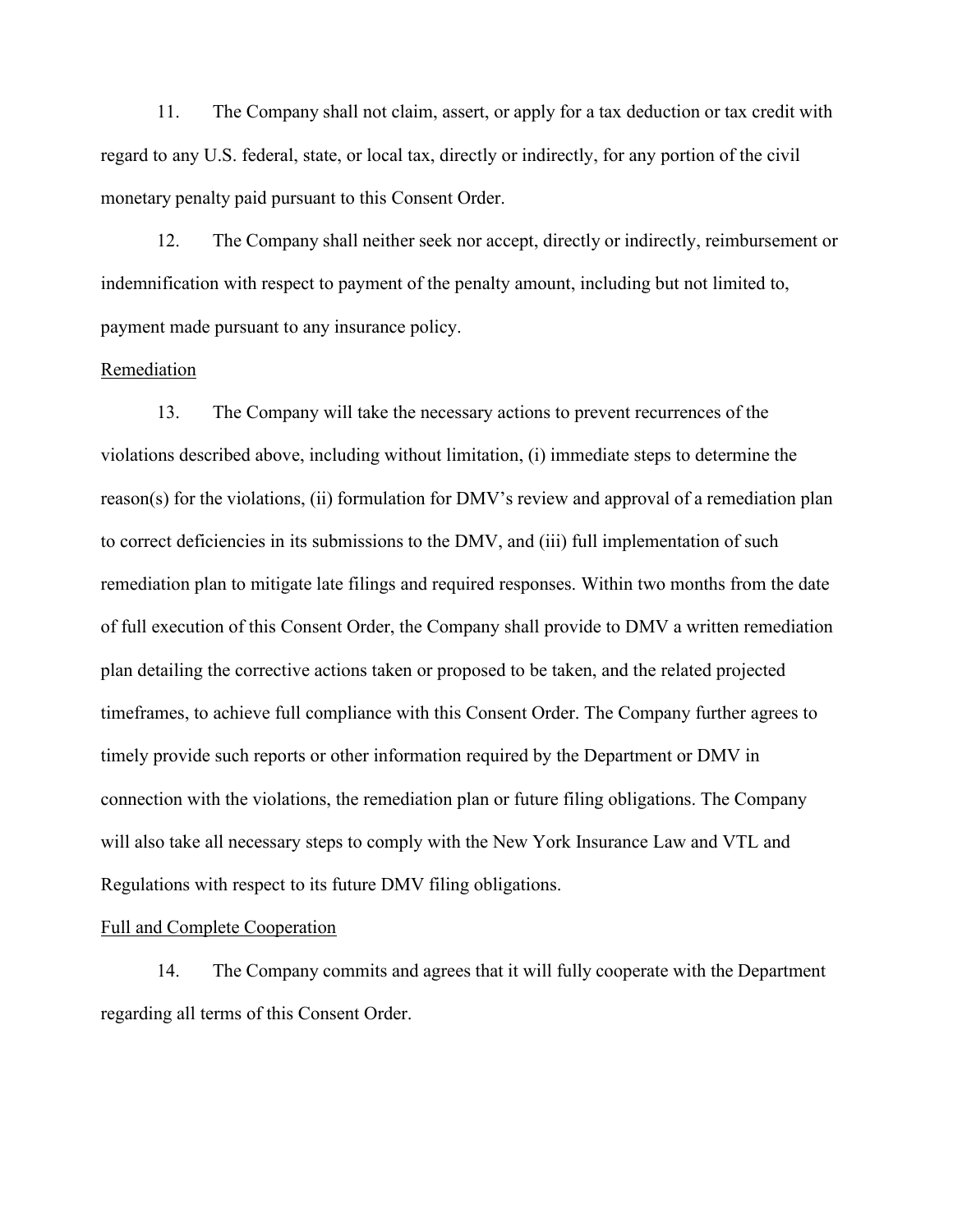15. Upon the request of the Department, the Company shall provide all documentation and information reasonably necessary for the Department to verify compliance with this Consent Order.

## Further Action by the Department

16. This Consent Order constitutes the entire agreement between the Department and the Company relating to the violations identified herein for the Time Period and prior thereto and supersedes any prior communication, understanding, or agreement, whether written or oral, concerning the subject matter of this Consent Order. No inducement, promise, understanding, condition, or warranty not set forth in this Consent Order has been relied upon by any party to this Consent Order.

17. No further action will be taken by the Department against the Company or its successors for the violations identified herein for the Time Period and prior thereto.

#### Waiver of Rights

18. The Company submits to the authority of the Superintendent to effectuate this Consent Order.

19. The parties understand and agree that no provision of this Consent Order is subject to review in any court, tribunal, or agency outside of the Department.

### Parties Bound by the Consent Order

20. This Consent Order is binding on the Department and the Company, as well as any successors and assigns. This Consent Order does not bind any federal or other state agency or any law enforcement authority.

### Breach of Consent Order

21. In the event that the Department believes the Company to be in material breach of the Consent Order, the Department will provide written notice to the Company, and the Company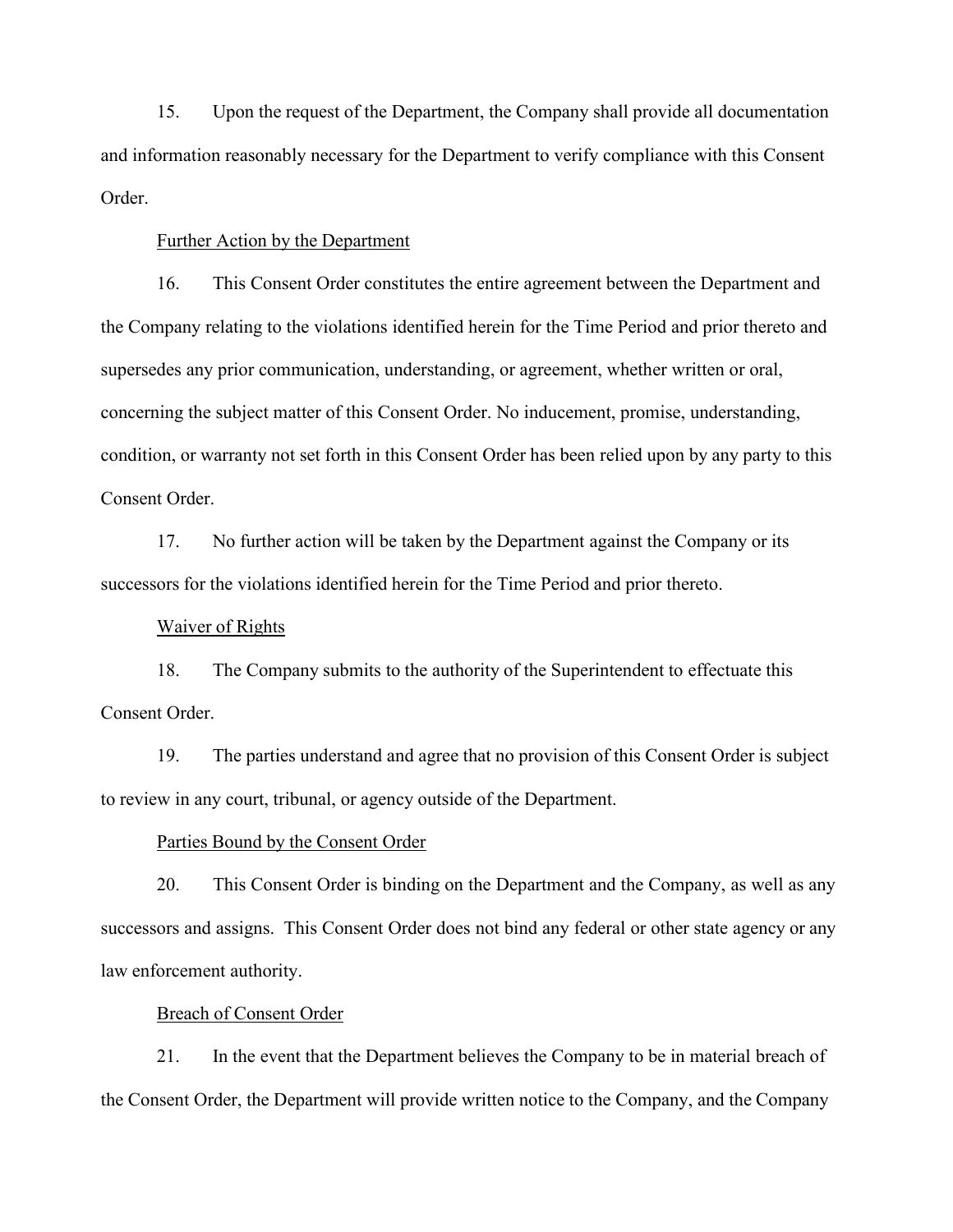must, within ten (10) days of receiving such notice, or on a later date if so determined in the Department's sole discretion, appear before the Department to demonstrate that no material breach has occurred or, to the extent pertinent, that the breach is not material or has been cured.

22. The Company understands and agrees that its failure to make the required showing within the designated time period shall be presumptive evidence of the Company's breach. Upon a finding that a breach of this Consent Order has occurred, the Department has all the remedies available to it under § 317 of the New York Insurance Law, and any other applicable laws, and may use any evidence available to the Department in any ensuing hearings, notices, or orders.

#### **Notices**

23. All notices or communications regarding this Consent Order shall be sent to:

For the Department:

New York State Department of Financial Services One State Street, 20th Floor New York, NY 10004-1511

Attention: Cynthia M. Reed, Senior Assistant Deputy Superintendent, Consumer Protection and Financial Enforcement Division;

Jason St. John, Assistant Deputy Superintendent, Consumer Protection and Financial Enforcement Division

### For Progressive Group:

Margaret A. Rose, Assistant Secretary for: National Continental Insurance Company and United Financial Casualty Company;

Christina L. Crews, Assistant Secretary for: Progressive Preferred Insurance Company, Progressive Casualty Insurance Company, Progressive Northwestern Insurance Company, Progressive Northern Insurance Company, and Progressive Specialty Insurance Company;

Karen A. Kosuda, Assistant Secretary: for Progressive Direct Insurance Company, Progressive Advanced Insurance Company, and Progressive Max Insurance Company.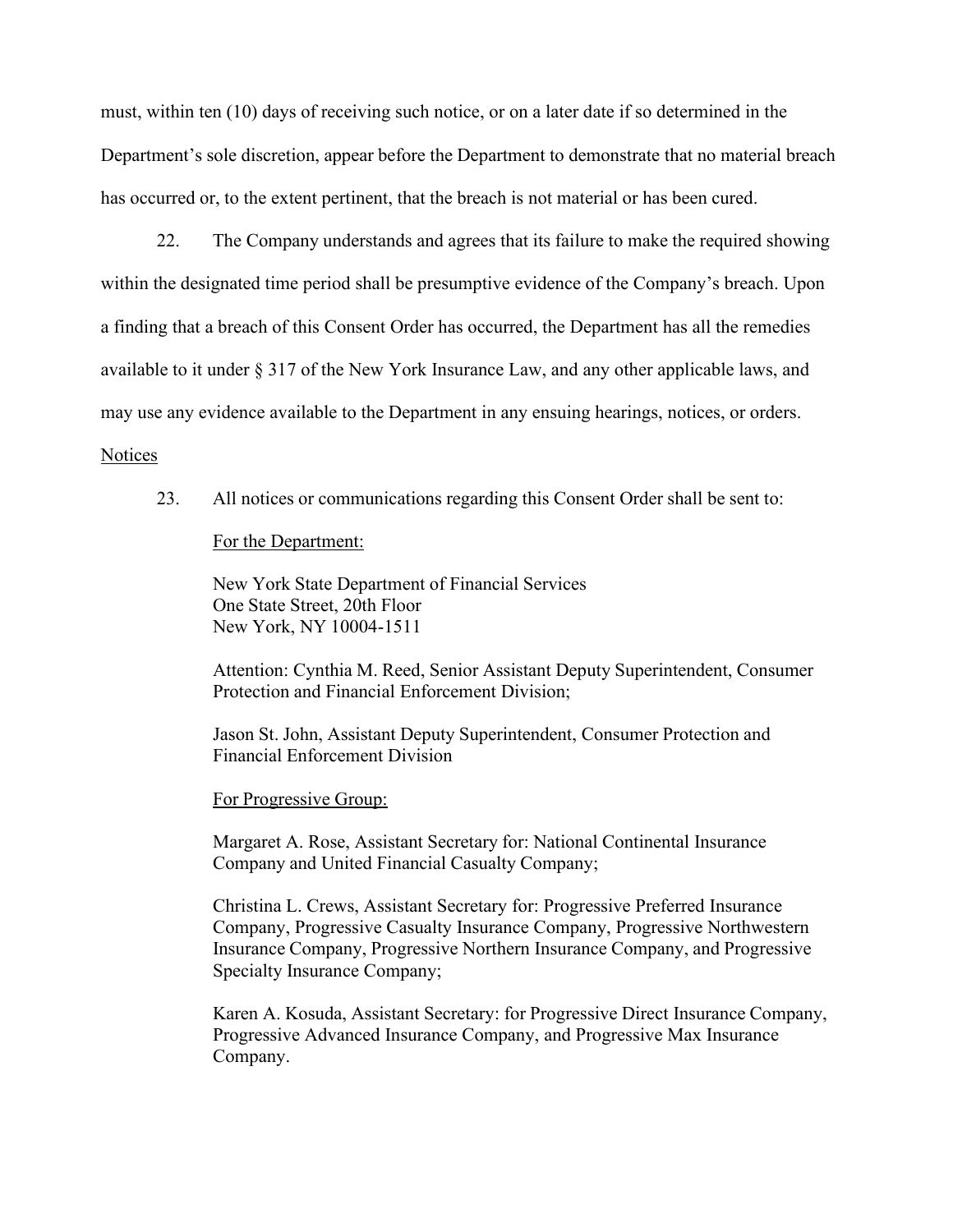### Miscellaneous

24. This Consent Order and any dispute thereunder shall be governed by the laws of the State of New York without regard to any conflicts of laws principles.

25. This Consent Order may not be altered, modified, or changed unless in writing and signed by the parties hereto.

26. This Consent Order constitutes the entire agreement between the Department and the Company and supersedes any prior communication, understanding, or agreement, whether written or oral, concerning the subject matter of this Consent Order.

27. Each provision of this Consent Order shall remain effective and enforceable against the Company, its successors, and assigns, until stayed, modified, suspended, or terminated by the Department.

28. In the event that one or more provisions contained in this Consent Order shall for any reason be held to be invalid, illegal, or unenforceable in any respect, such invalidity, illegality, or unenforceability shall not affect any other provision of this Consent Order.

29. No promise, assurance, representation, or understanding other than those contained in this Consent Order has been made to induce any party to agree to the provisions of this Consent Order.

30. Nothing in this Consent Order shall be construed to prevent any consumer or any other third party from pursuing any right or remedy at law.

31. This Consent Order may be executed in one or more counterparts and shall become effective when such counterparts have been signed by each of the parties hereto (the "Effective Date").

*[remainder of this page intentionally left blank]*